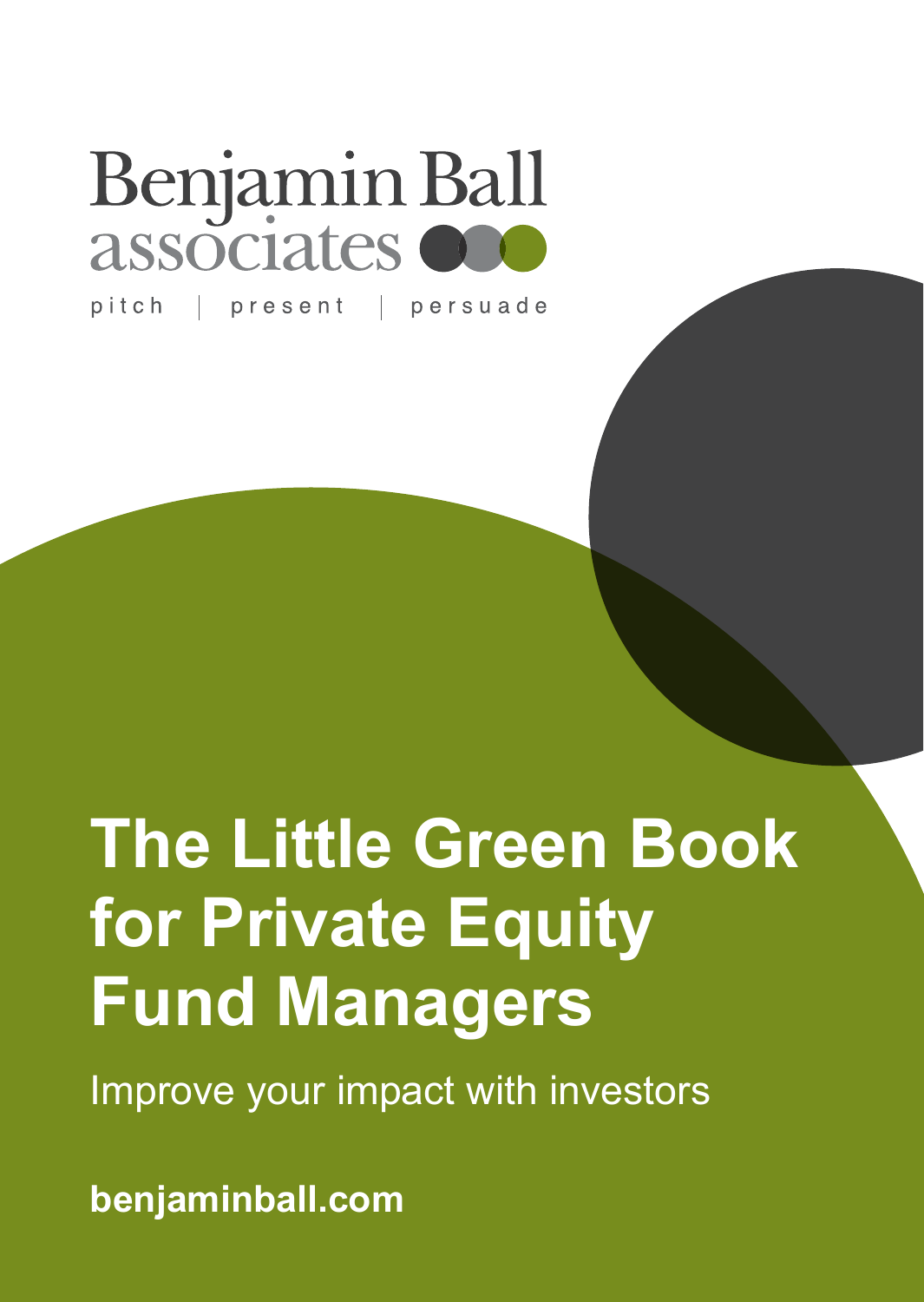**Example 4 Find 15 Ferry Concretently our unique value proposition. As a result we have been able to attract new and different investors**

**Florian Kemmerich, ITTV CSLOTS <sub>J J</sub><br>Florian Kemmerich,<br>Managing partner, Bamboo Capital Partners** 

### **What challenges do you face with investors?**

In the last ten years, Private Equity has changed. Funds are more sophisticated, the industry is more professional and investors are more demanding.

At the same time, markets are increasingly uncertain. Investors are awash with cash, but they are unsettled by turbulence. They take longer to make decisions and they need better information before committing.

**And when you sell your portfolio companies you need to extract every last bit of value by showing a management team at the top of their game.**

**Professional communications** is no longer a nice-to-have. **It's a must have.** You don't just get an edge with better communications; it's an **essential part of managing a**  fund: all the way from raising money to selling your portfolio companies.

With Benjamin Ball Associates you get the support you need to get the impact you want with investors.

**Call Louise on 020 7018 0922 or email louise@benjaminball.com to find out more.**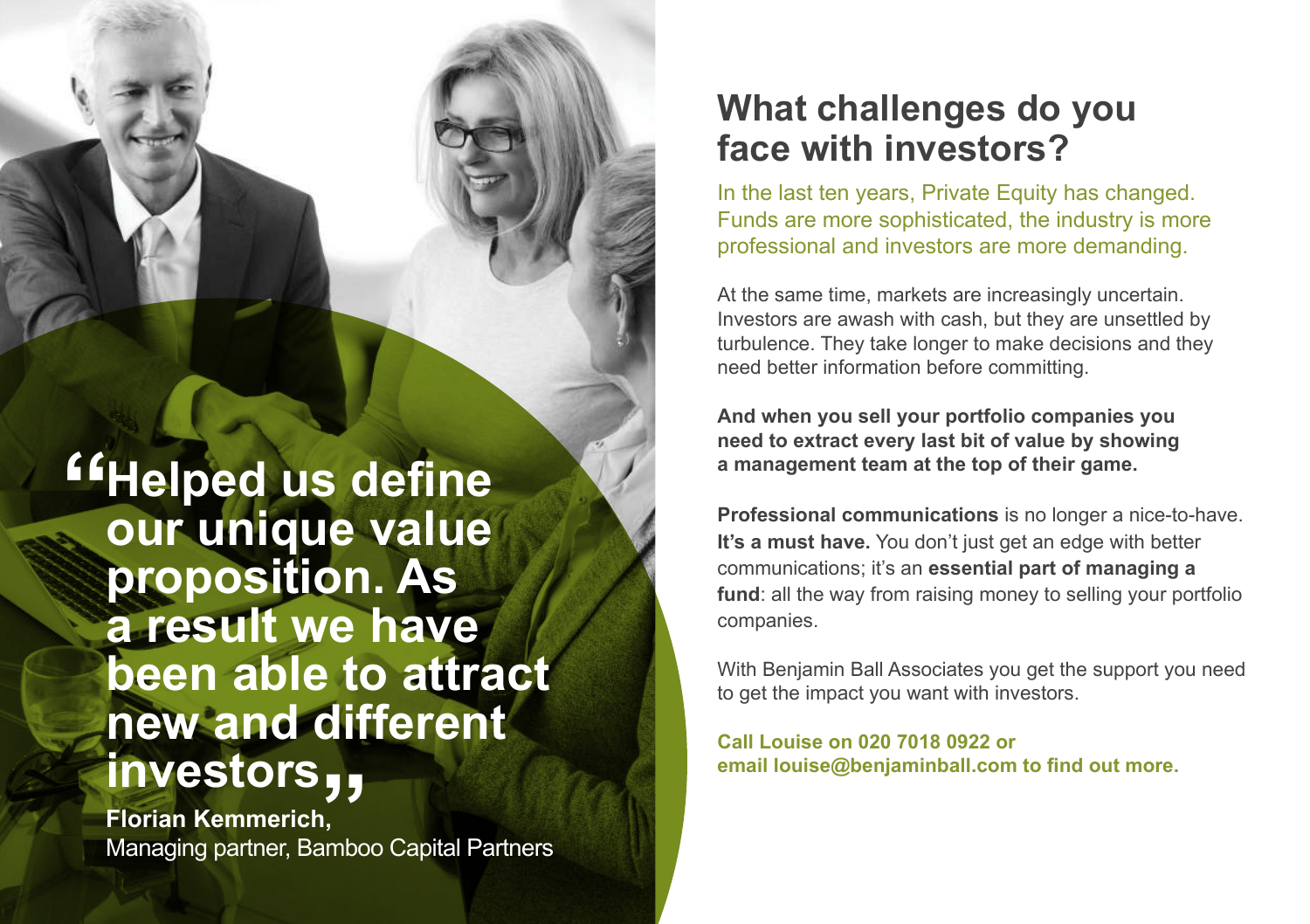## **Transformed an ordinary set of slides into a great presentation with a clear message " "**

**Nick Rogers,**  CEO, IPSO Ventures

## **What will you get from BBA?**

We'll help you to:

### **1. Polish your fundraising**

Transform your investor pitch. We'll strength your investment narrative, make your marketing materials more effective and rehearse your team for more engaging investor meetings.

### **2. Prepare portfolio management teams for exit**

Maximise the potential of investor/buyer meetings and ensure they turn in a top performance. We'll fine tune the pitch and polish the team so they are clear, compelling and convincing.

#### **3. Get the best out of investor days**

Deliver a great experience at your next investor day. We'll prepare and coach your team to inspire and engage your investors.

### **4. Build skills in your team**

Public speaking, pitching to the IC, talking to the media, pitching to management and being on a conference panel. We can help with all your presentation and persuasion needs.

## **Convince even the most reluctant investor "**

**Philippe Moschetta,** Group CFO, Al Muhaidib **"**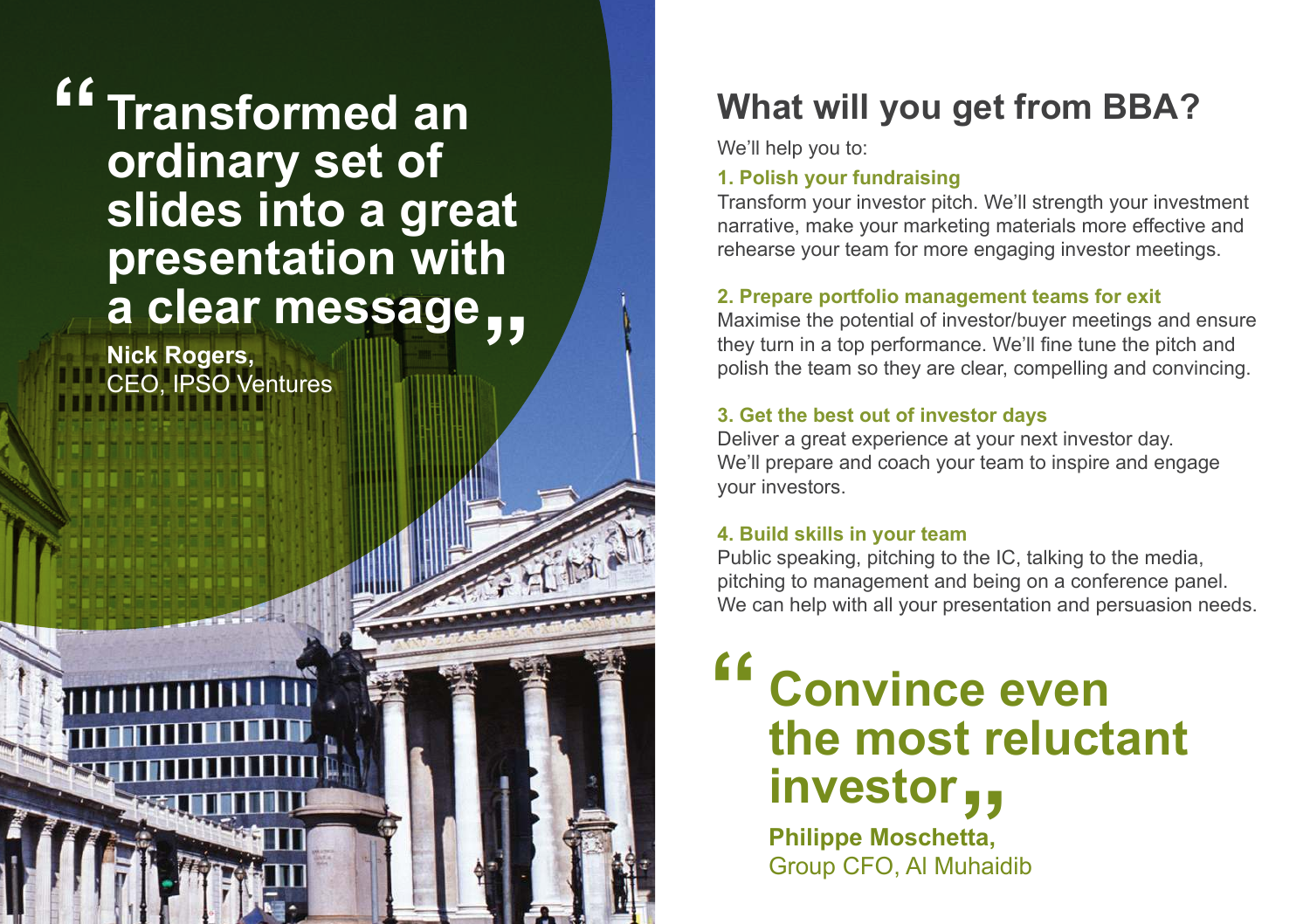## **You gave us the best value for money during the entire fundraising " "**

**Partner,** UK Venture Fund

### **Polish your fundraising 1**

Whether you're preparing to raise your first, third or seventh fund, we'll work with you to:

**Strengthen your investment narrative**

- Clarify what makes your fund special
- Make your pitch easy to understand
- Neutralise investor concerns

**Make your marketing materials more effective** 

- Create an enticing one-page 'teaser'
- Ensure your IM/PPM is compelling
- Make your presentation high impact

**Rehearse your team for top performance**

- Help potential investors feel engaged - Handle challenging questions
- 
- Present as a cohesive, dynamic team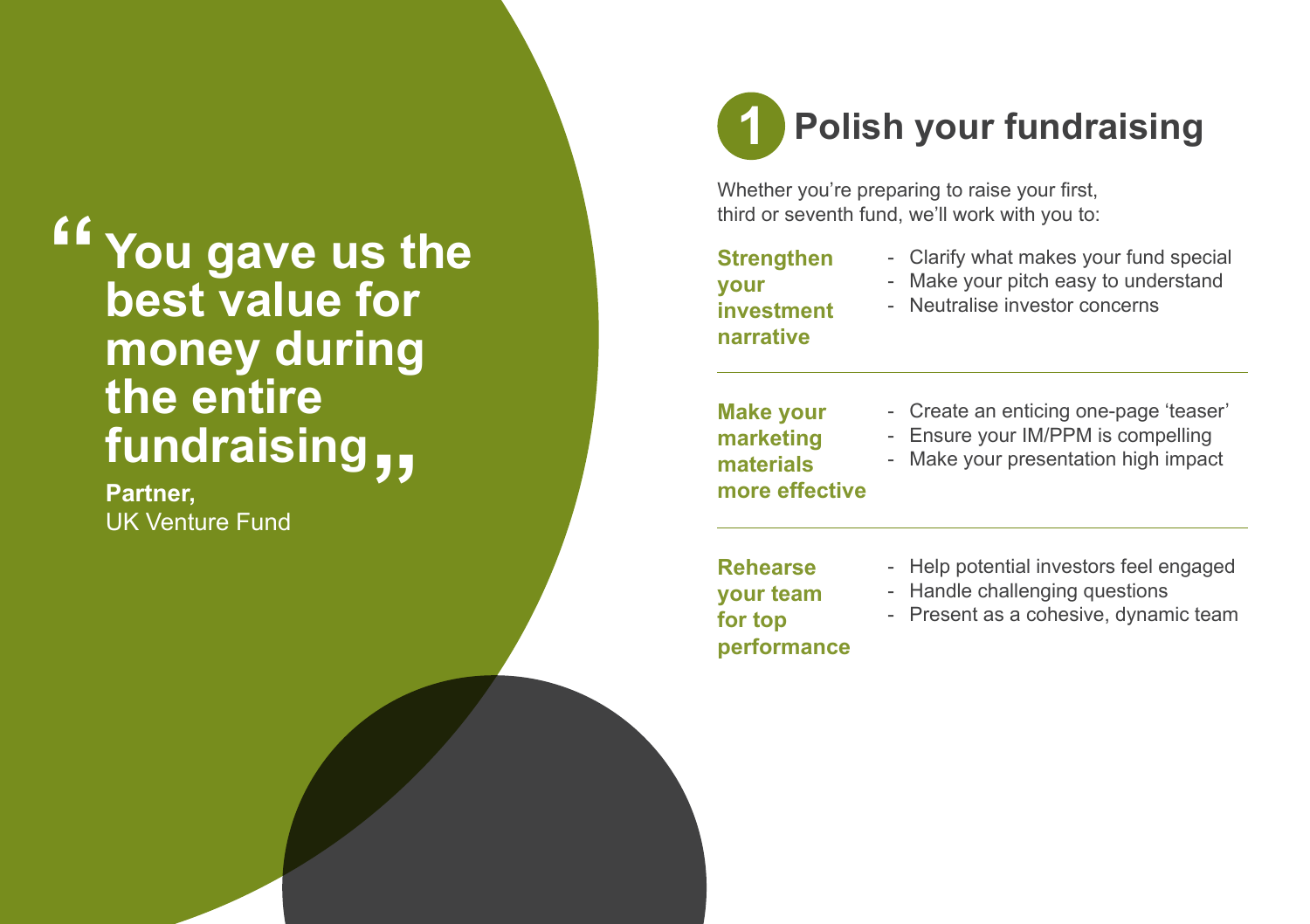### **Prepare your portfolio management teams for exit 2**

An impressive team is crucial to how a company is perceived. If an investor sees real potential in management, they'll pay a higher price.

#### **PE firms use us to help extract maximum value from each portfolio company.**

We do this by refining their equity story, preparing pitch documents that impress and coaching management thoroughly, including stress-testing them under tough questioning.

If your management team only pitches to investors once every few years, you can't expect them to be brilliant at it.

Intense, effective and recent coaching is essential.

**Moved our presentation into a different league and undoubtedly improved the outcome and offer we received " "**

**Liz Warner,** CEO, Betty TV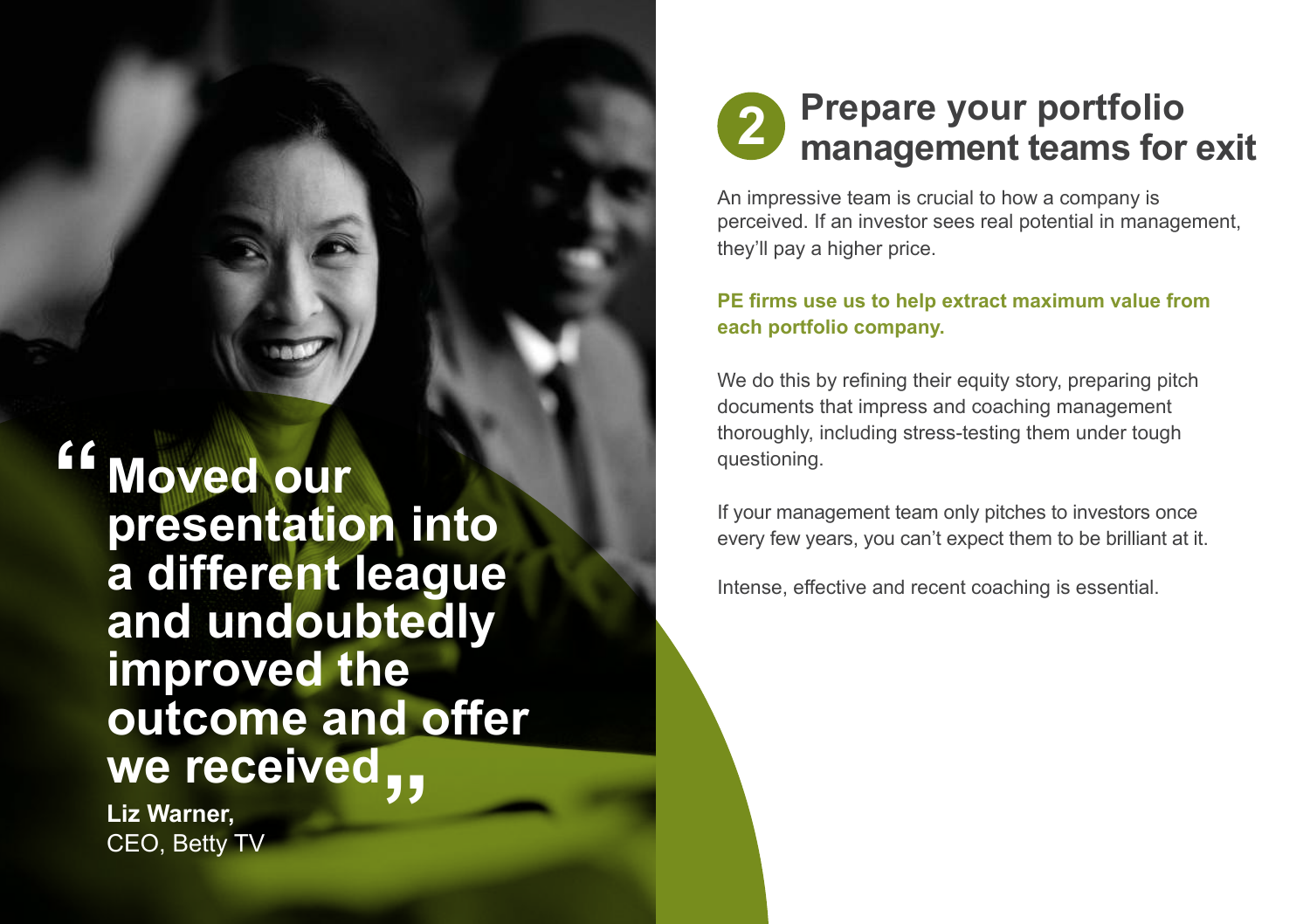**The first communication coaching that makes a real and material change " "**

**Santiago Llairo,** Director of Communications, JTI

### **Get the best out of your investor days 3**

Once a year investors in your fund get to spend quality time with you, your team and potentially some investee companies, too.

Drawing on our experience of preparing for PE Investor Days, Capital Market Days and Results Presentations, we'll help you get the best out of these key events:

- **Build a compelling narrative** about your fund
- **Sustain interest** by coaching your team
- **Help your investors take away** what you want them to take away

How much effort do you put into making sure your investor day gives a great experience?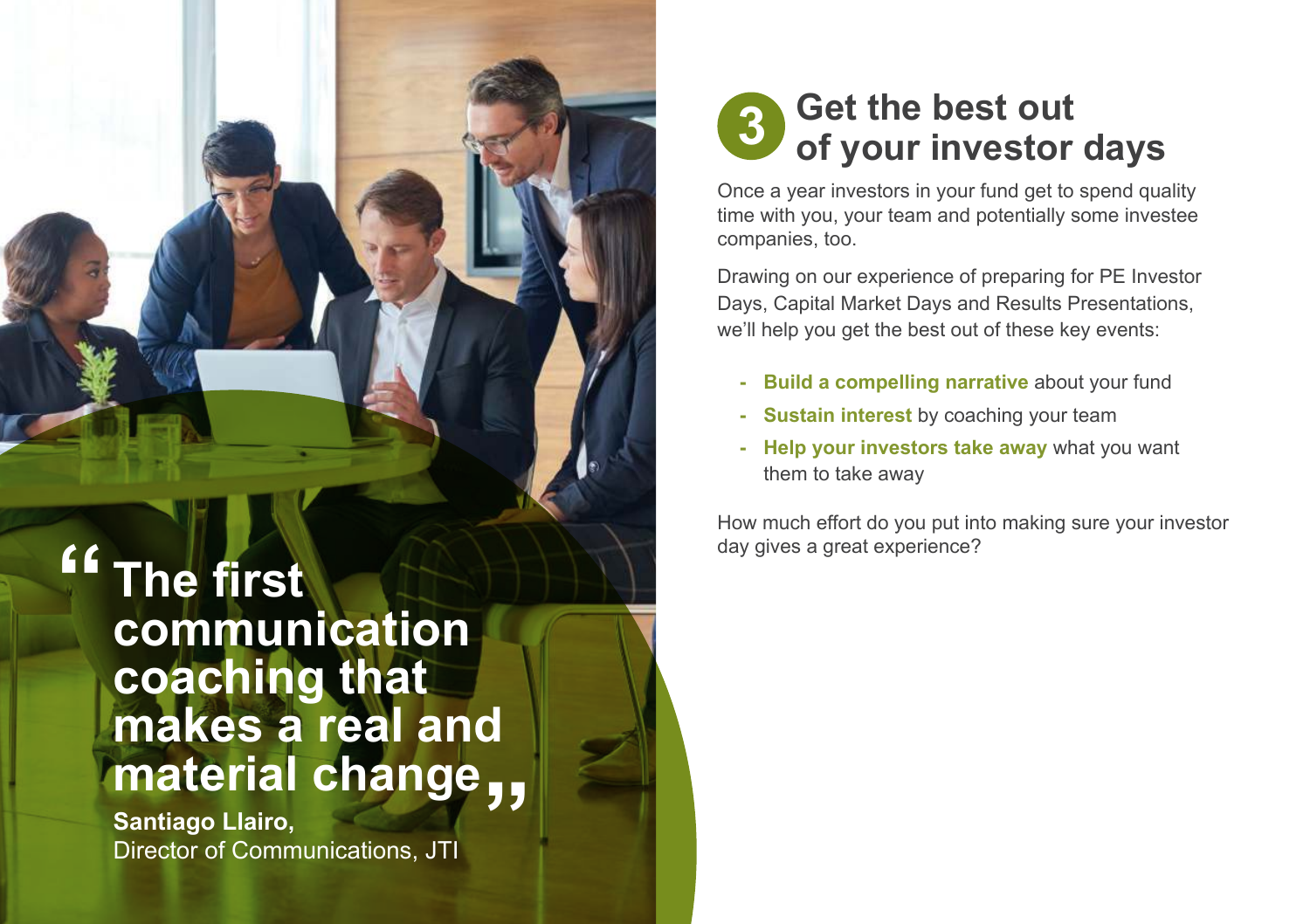## **You address 95% of the issues in a quarter of**  the time of your **competitor "**

**Partner, COTTIPELILOM**<br>Partner,<br>International Corporate Finance House

### **Why work with Benjamin Ball Associates?**

You will polish your team and ensure you impress your investors.

You will get expert, unbiased advice that will strengthen your pitch and make your fund easier to talk about. You will get better marketing materials and a team that is carefully coached so they are fully prepared for the toughest investor meetings.

Whether you need a quick half-day 'polishing' session, or a longer-term engagement to help you build skills in your team, we'll ensure you're fully equipped to perform at your best.

#### **Who are Benjamin Ball Associates?**

We have been helping private equity firms to improve their impact with investors for 10 years. Our teams have backgrounds in corporate finance, fund management and financial PR.

**Call Louise on 020 7018 0922 or email louise@benjaminball.com to find out more.**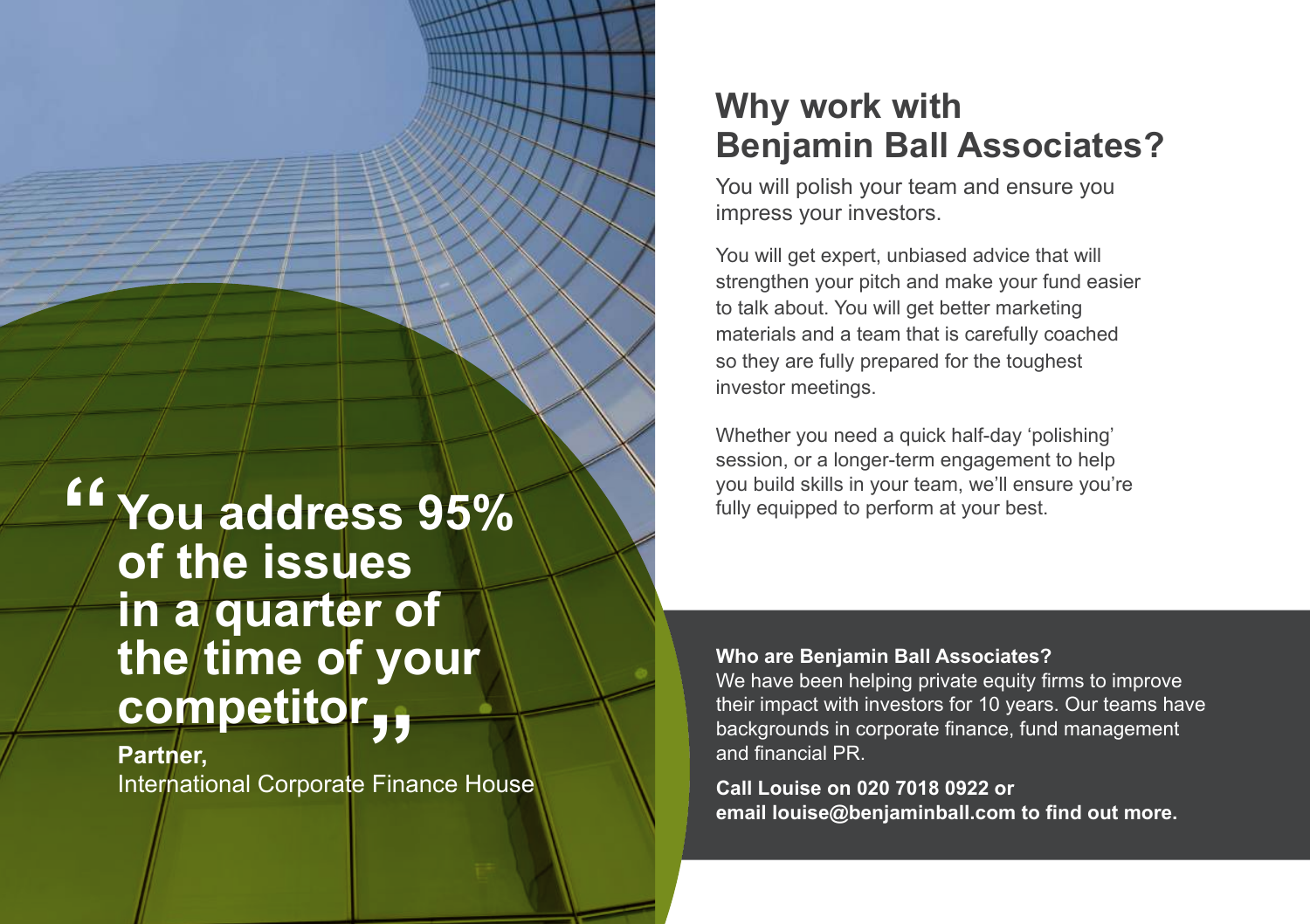| <b>Notes</b> | <b>Our recent</b><br>clients include:              |                                                 |
|--------------|----------------------------------------------------|-------------------------------------------------|
|              | Permira                                            | CI building<br>businesses                       |
|              | <b>Q</b> Lincoln                                   | frog                                            |
|              | Crane                                              | BAMBOO<br><b>BCP</b><br><b>CAPITAL PARTNERS</b> |
|              | <b>&amp; OLD MUTUAL</b><br><b>Investment Group</b> | Pollen<br>Street<br>Capital                     |
|              | 8 <sup>®</sup> EIGHT ROADS                         | STARWOOD<br><b>CAPITAL GROUP</b>                |
|              | ĄУА                                                | <b>Opregin</b>                                  |